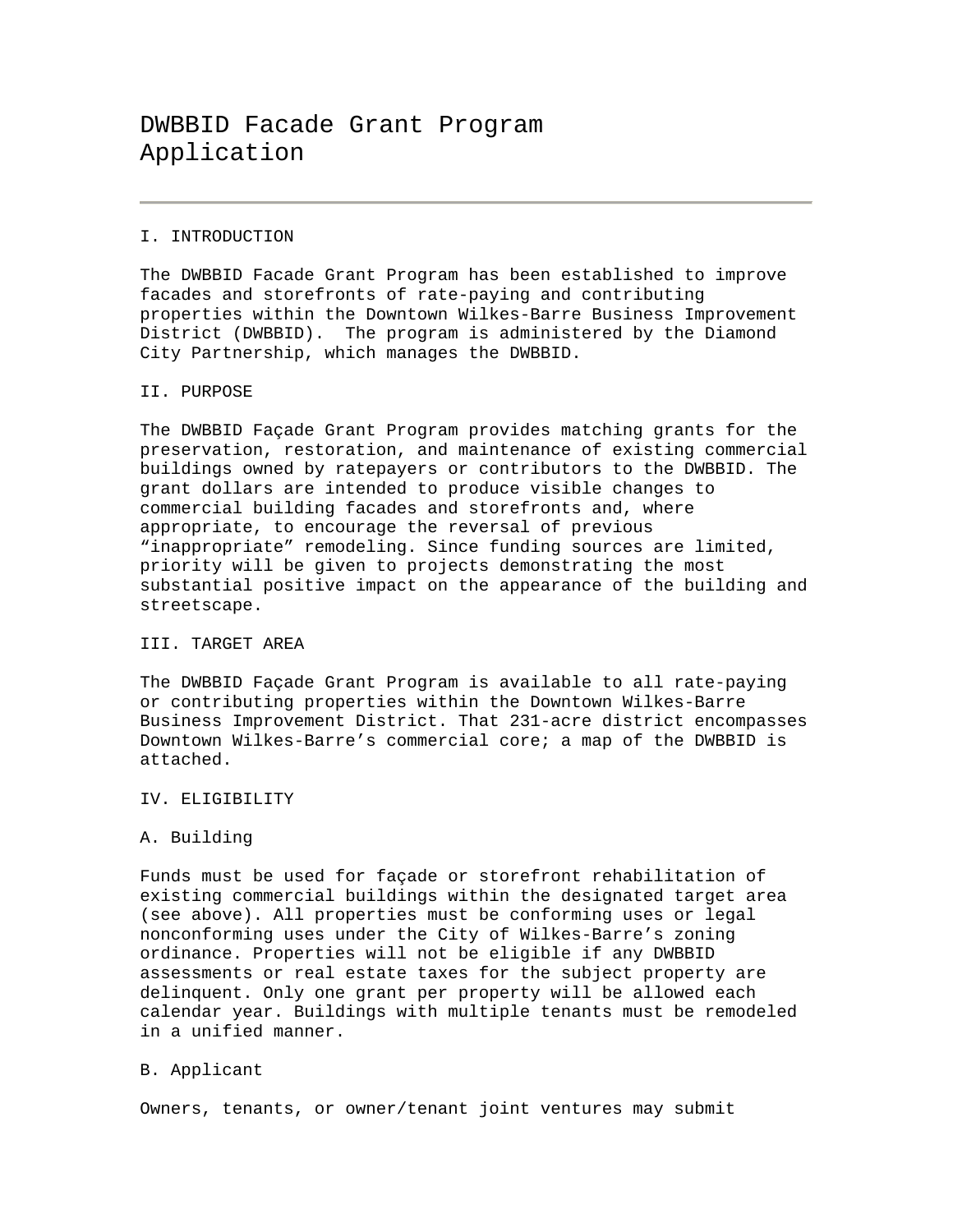applications under this program. Each ratepayer, either acting as the applicant or whose tenant is acting as applicant, must be current with the assessment fee due to DWBDCP at time of submission. Tenants must include the written approval of the property owner and evidence of their leasehold interest in the application; and they must comply with all requirements and standards as deemed necessary by the DWBBID.

C. Activities

1. Eligible Activities:

Eligible activities shall include, but are not limited to, the following:

A. Design and maintenance improvements made to front, rear or side building elevations. NOTE: Priority will be given to front facades.

B. Repair and/or replacement of original building materials and decorative details that are deteriorated or missing. C. Repair of non-original materials that cannot be removed due to deterioration of the underlying original building material.

D. Cleaning of exterior building surfaces.

E. Tuck pointing and masonry repair.

F. Painting.

G. Repair, replacement or addition of entrances, doors, display windows, transoms or upper-story windows. H. Landscaping improvements connected to existing structure. I. Exterior improvements for the handicapped including ramps, doors, door openers, walks, guardrails, no-slip materials or level platforms at doors.

J. Exterior signage – repaired, rehabilitated, or new.

# 2. Ineligible Activities

The following activities are not eligible for funding by this program:

- A. Roof repairs.
- B. Construction of new buildings.
- C. Structural additions to existing buildings.
- D. Purchase of property and/or buildings.
- E. Equipment.
- F. Interior fixtures & furnishings.
- G. Inventory or operating capital.
- H. Design fees.

All applicants must utilize the Diamond City Partnership's design standards as the basis for any façade or storefront improvements to be funded by the DWBBID Façade Grant Program.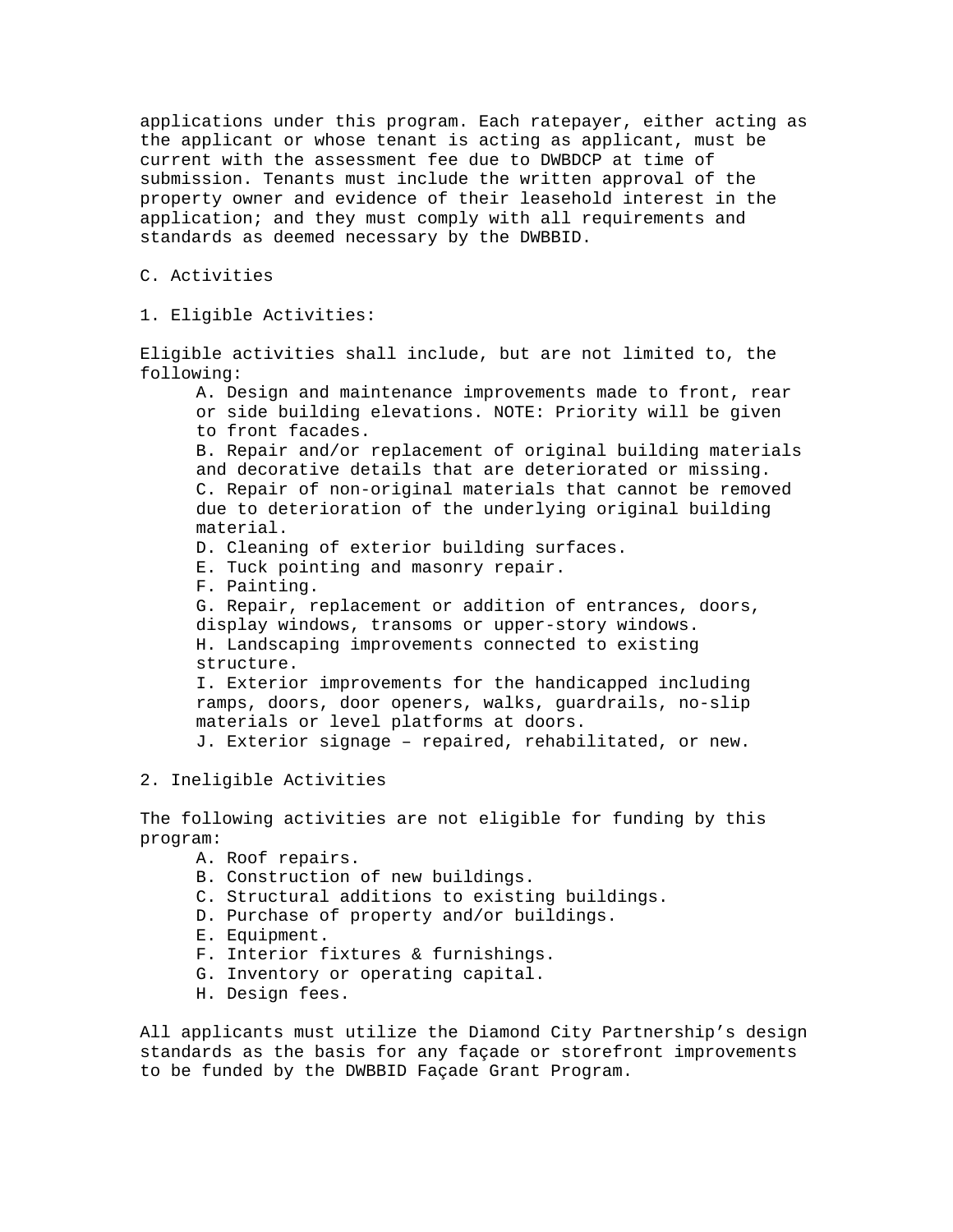#### V. PROGRAM FUNDING

This is a matching-grant program; in other words, the applicant must put in \$1 of private funding for every \$1 of Façade Grant funding that they receive, up to a maximum of \$5,000.00.

All grant funds are allocated and administered by the Diamond City Partnership, which manages the DWBBID. The grant runs on a "first come, first serve" basis, and funds are available up to the amount budgeted annually by DCP. Grant amounts and formulas are subject to change.

Buildings shall be eligible for grant funding only once per calendar year, and each building is eligible for a maximum of \$5,000.00 per calendar year.

#### VI. DESIGN STANDARDS

All applicants must utilize the Diamond City Partnership's design standards as the basis for any façade or storefront improvements to be funded by the DWBBID Façade Grant Program.

The design standards are intended to ensure that all improvements funded by the Façade Grant Program: - Preserve a property's distinctive historic or architectural features.

- Complement the surrounding built environment and urban context. - Respect the architectural and historical scale, color, rhythm and proportions of the building and its neighbors.

- Incorporate signage and awnings that are architecturally compatible and contributes positively to the historic character of Downtown.

The design standards are described further in the enclosed document. DCP reserves the right to add to the standards described in the enclosed document at any time.

### VII. APPLICATION PROCESS

- 1. The applicant obtains application and design standards from the Diamond City Partnership to develop ideas for improvements. *Please note:* applicants are encouraged to review their concept with DCP prior to submitting an application.
- 2. Based upon a concept, the applicant obtains preliminary cost estimates from a contractor selected by the applicant.
- 3. The applicant completes and submits an application, which must include relevant design plans, cost estimates and construction schedules. Each applicant should include an application fee of \$20 payable to DCP with each submission.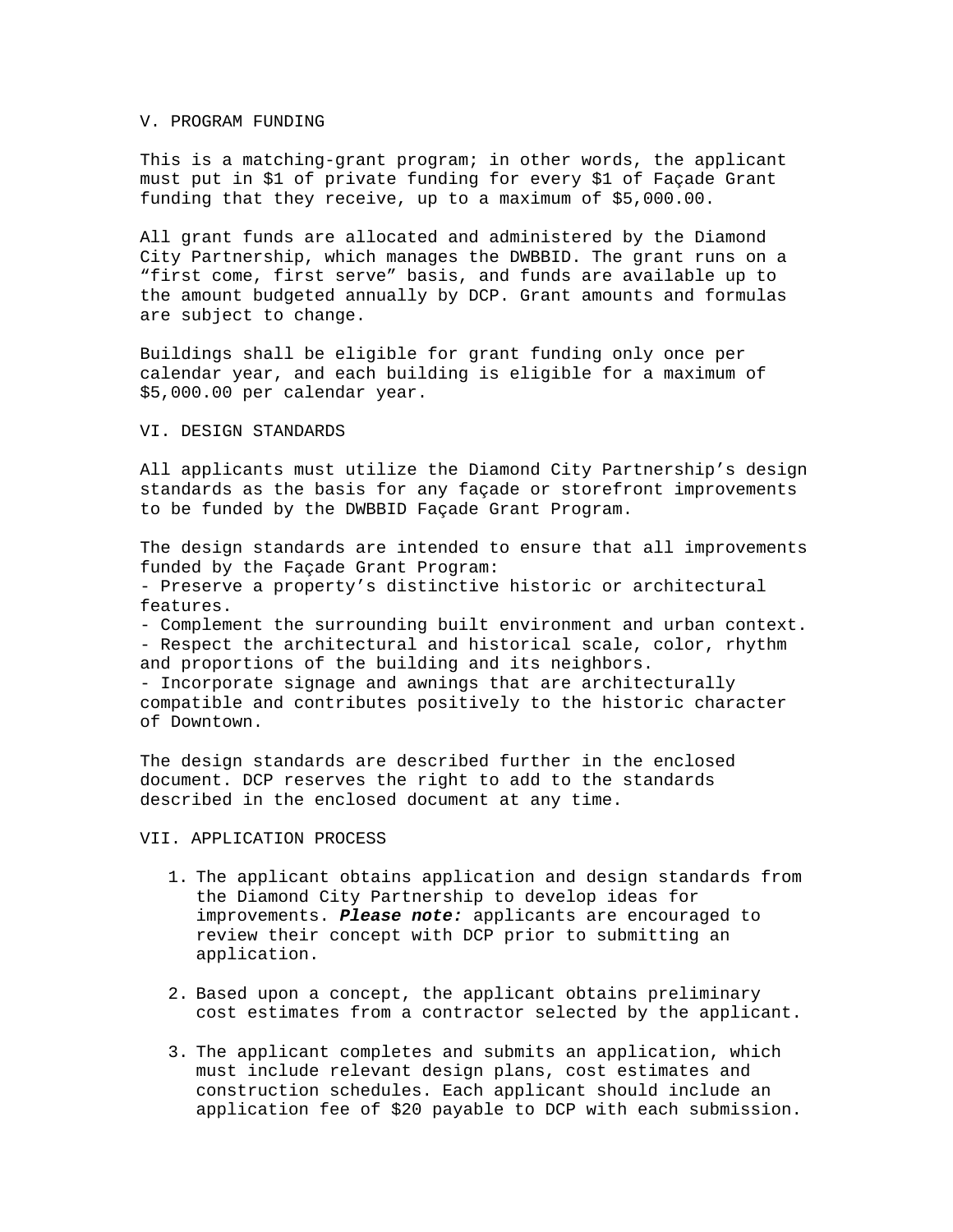- 4. The completed application is submitted to the DCP's Design Committee for final approval. The Design Committee meets once a month to review applications.
- 5. The Design Committee or DCP staff will contact applicants within 14 days of the review.
- 6. If the Design Committee approves the application, the Committee will issue a letter of commitment, which must be signed and returned by the applicant. If the application is not approved by the Design Committee, staff will explain the reasons for rejection, and what steps must be taken to gain approval.

### VIII. POST-APPLICATION PROCESS

- 1. Funded projects must be started within three months of Design Committee approval and completed within 12 months of Design Committee approval.
- 2. Any changes in the approved work specifications must be approved by the Design Committee. Those approved changes to the specifications will be attached to the original applications dated and signed by DCP staff. Deviations from an approved plan may disqualify the applicant from this program.
- 3. The applicant must provide DCP staff with proof that the work has been completed according to the approved plan before any Façade Grant payment will be issued to the applicant. Therefore, applicants' matching funds must be used to make any initial payments to a contractor for work performed under this program. DWBBID Façade Grant money will not be released until the completed work is approved by DCP.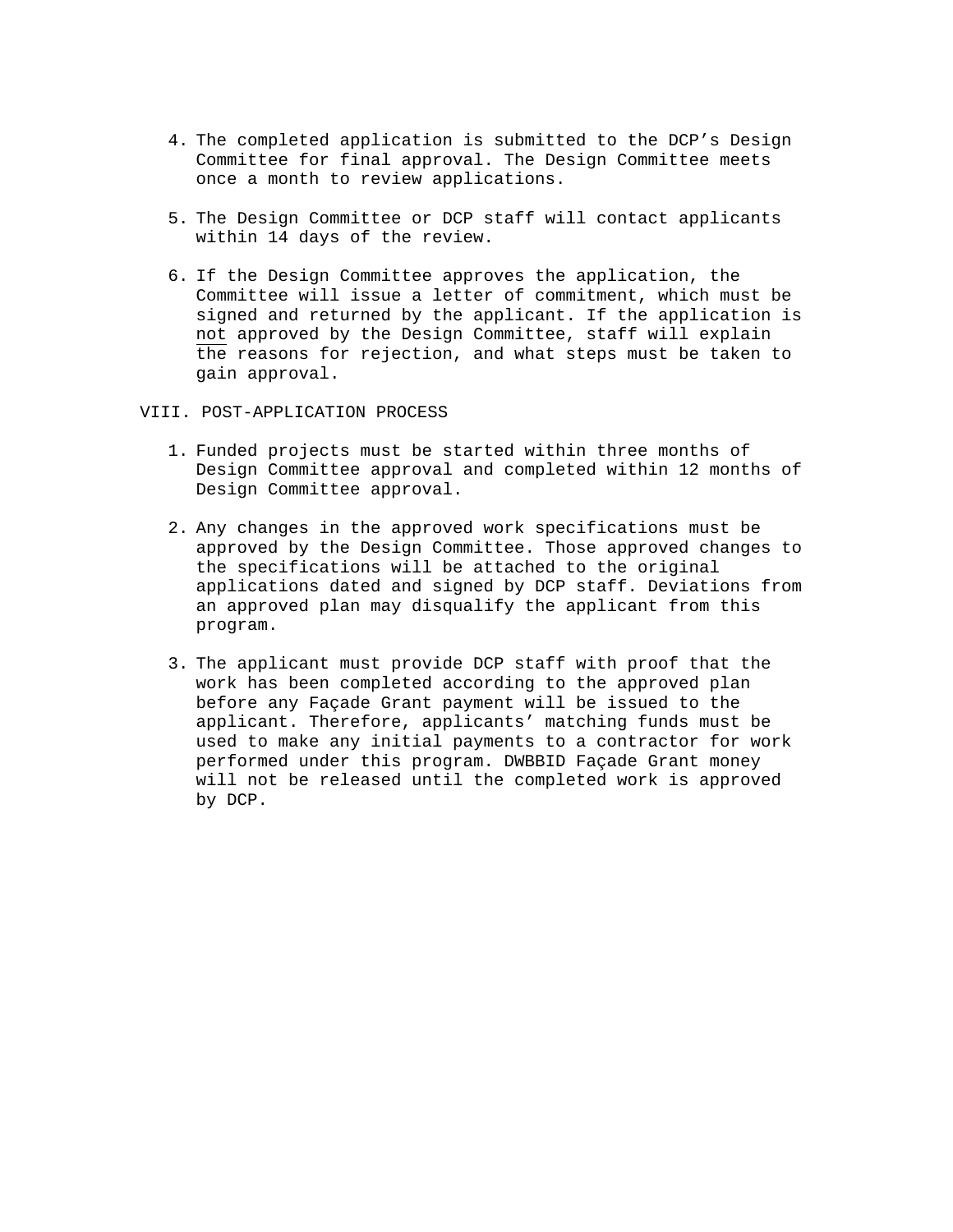# DOWNTOWN WILKES-BARRE BUSINESS IMPROVEMENT DISTRICT 2008 DWBBID FACADE GRANT APPLICATION

| Name of person applying:                                                                                                                 |
|------------------------------------------------------------------------------------------------------------------------------------------|
| Subject business or                                                                                                                      |
| Address of subject                                                                                                                       |
|                                                                                                                                          |
| Phone:                                                                                                                                   |
| $\overline{\phantom{a}}$ . The contract of $\overline{\phantom{a}}$                                                                      |
| Property owner<br>Property owner                                                                                                         |
| Property owner phone:                                                                                                                    |
| Brief Project Description:                                                                                                               |
|                                                                                                                                          |
|                                                                                                                                          |
|                                                                                                                                          |
|                                                                                                                                          |
|                                                                                                                                          |
|                                                                                                                                          |
| Required Attachments (check all that are attached):<br>Copies of bids for proposed work<br>Paint color or material sample, if applicable |

Facade plan drawn to 1/4-inch scale, if applicable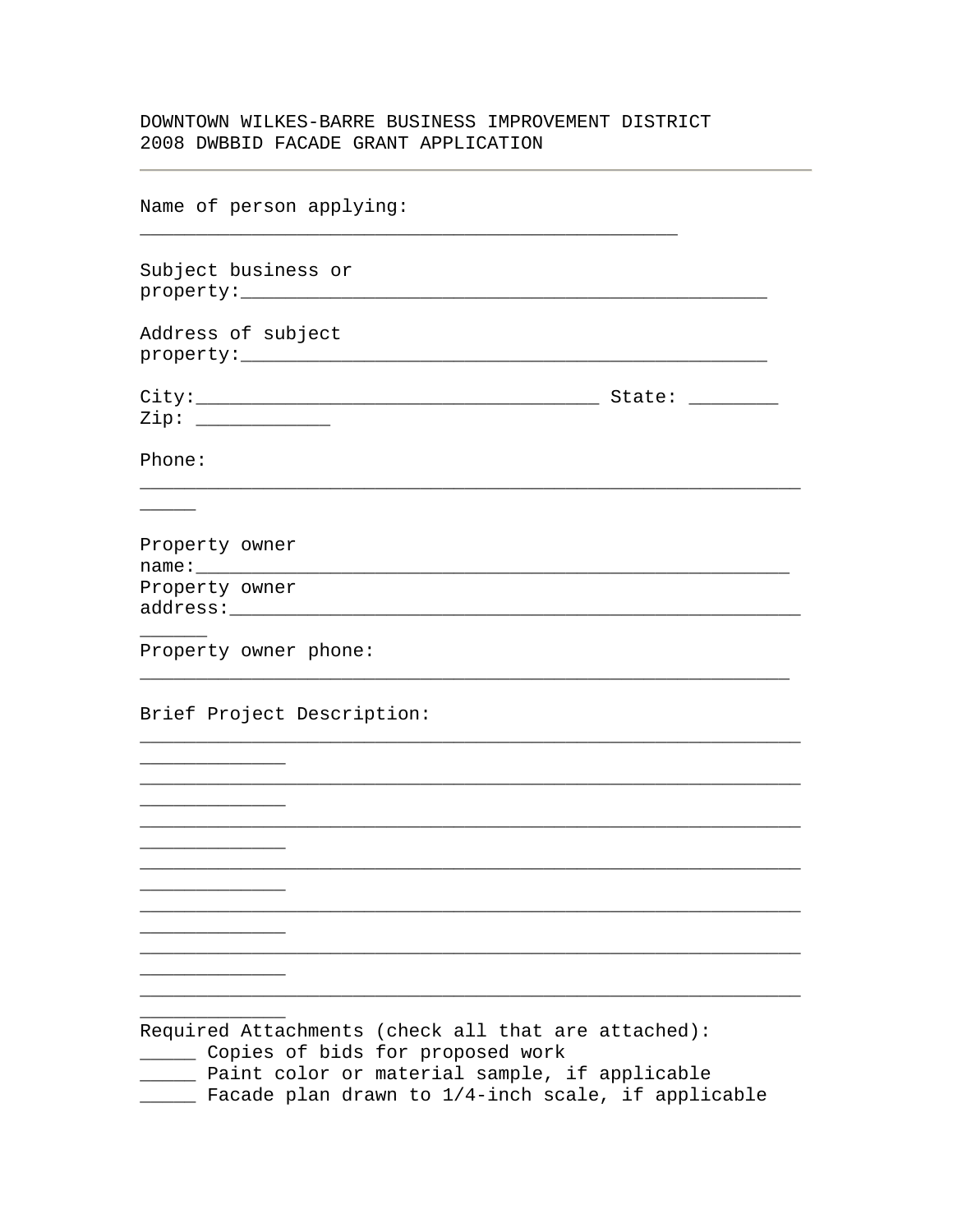| Budget worksheet (on reverse)                                      |
|--------------------------------------------------------------------|
| Current photo of property                                          |
| Application fee: \$20                                              |
|                                                                    |
| Estimated Total Project Cost:<br>Estimated                         |
| Eligible Expenses:                                                 |
| (From budget worksheet)                                            |
| Amount of Request:                                                 |
| (Not to exceed 50% of eligible expenses, \$5,000.00 maximum award) |

2008 FACADE Grant Request – Budget Worksheet

| Eligible Grant Expenses:                           |                    |
|----------------------------------------------------|--------------------|
| (Please attach copies of bids to your application) |                    |
| Doors                                              | \$                 |
| Masonry Work                                       |                    |
| Carpentry                                          |                    |
| Electrical                                         | \$                 |
| Windows                                            | \$                 |
| Paint (Exterior only)                              |                    |
| Awnings                                            | $s$ <sub>___</sub> |
| Signage                                            | Ŝ.                 |
| Other (list below):                                |                    |
|                                                    |                    |
|                                                    | \$                 |
| Total Eligible Expenses: \$                        |                    |

\_\_\_\_\_\_\_\_\_\_\_\_\_\_\_\_\_\_\_\_\_\_\_\_\_\_\_\_\_\_\_\_\_\_\_\_\_\_\_\_\_\_\_\_\_\_\_

\_\_\_\_\_\_\_\_\_\_\_\_\_\_\_\_\_\_\_\_\_\_\_\_\_\_\_\_\_\_\_\_\_\_\_\_\_\_\_\_\_\_\_\_\_\_\_

Signature of Applicant and Date

Signature of Property Owner Theory Date (if different from Applicant)

**This section to be completed by DCP staff:** 

Date Received:

Date Reviewed by Committee:

Grant Amount Awarded:

Date Applicant Notified: